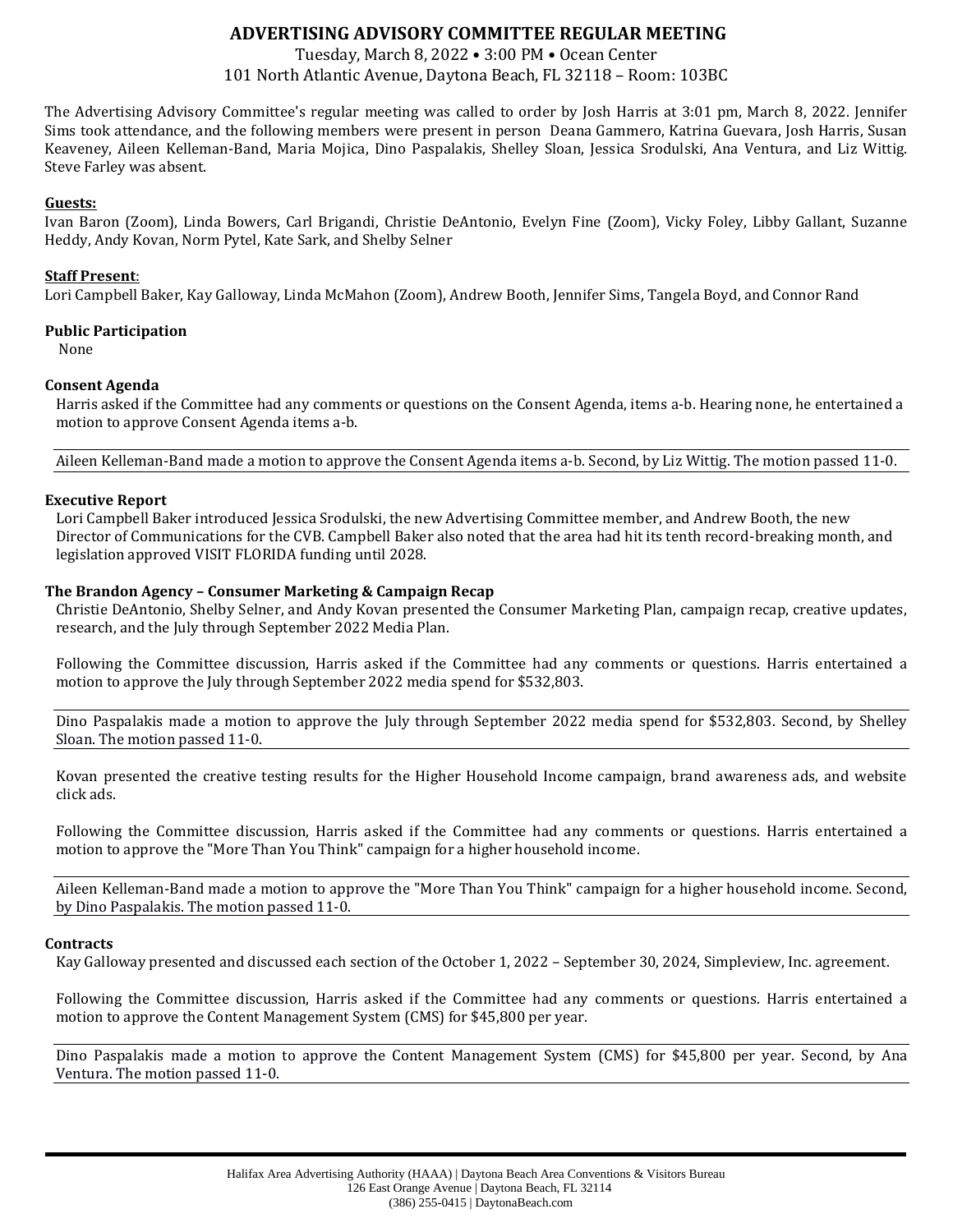# **ADVERTISING ADVISORY COMMITTEE REGULAR MEETING**

# Tuesday, March 8, 2022 • 3:00 PM • Ocean Center 101 North Atlantic Avenue, Daytona Beach, FL 32118 – Room: 103BC

Following the Committee discussion, Harris asked if the Committee had any comments or questions. Harris entertained a motion to approve the Customer Relationship Management (CRM) system for \$17,000 per year.

Dino Paspalakis made a motion to approve the Customer Relationship Management (CRM) system for \$17,000 per year. Second, by Katrina Guevara. The motion passed 11-0.

Following the Committee discussion, Harris asked if the Committee had any comments or questions. Harris entertained a motion to approve the Map Publisher Tool for \$6,000 per year.

Dino Paspalakis made a motion to approve the Map Publisher Tool for \$6,000 per year. Second, by Liz Wittig. The motion passed 11-0.

Following the Committee discussion, Harris asked if the Committee had any comments or questions. Harris entertained a motion to approve the SimpleSupport 5 Plan for \$6,000 per year.

Dino Paspalakis made a motion to approve the SimpleSupport 5 Plan for \$6,000 per year. Second, by Jessica Srodulski. The motion passed 11-0.

Following the Committee discussion, Harris asked if the Committee had any comments or questions. Harris entertained a motion to approve the User-Generated Content via Crowdriff function for \$12,000 per year.

Dino Paspalakis made a motion to approve the User-Generated Content via Crowdriff function for \$12,000 per year. Second, by Susan Keaveney. The motion passed 11-0.

Following the Committee discussion, Harris asked if the Committee had any comments or questions. Harris entertained a motion to approve VisitApps for \$10,000 per year.

Dino Paspalakis made a motion to approve VisitApps for \$10,000 per year. Second, by Deana Gammero. The motion passed 11-0.

Following the Committee discussion, Harris asked if the Committee had any comments or questions. Harris entertained a motion to approve AudioEye for \$12,000 per year.

Dino Paspalakis made a motion to approve AudioEye for \$12,000 per year. Second, by Maria Mojica. The motion passed 11-0.

Following the Committee discussion, Harris asked if the Committee had any comments or questions. Harris entertained a motion to approve Search Engine Marketing (SEO) for \$24,000 per year.

Dino Paspalakis made a motion to approve Search Engine Marketing (SEO) for \$24,000 per year. Second, by Shelley Sloan. The motion passed 11-0.

Following the Committee discussion, Harris asked if the Committee had any comments or questions. Harris entertained a motion to approve the Simpleview Digital Asset Management Tool (DAM) for \$7,188 per year.

Dino Paspalakis made a motion to approve the Simpleview Digital Asset Management Tool (DAM) for \$7,188 per year. Second, by Aileen Kelleman-Band. The motion passed 11-0.

# **Tourism Events**

# **Friends of the Bandshell Summer Concert Series Update**

Dino Paspalakis, with Friends of the Bandshell Summer Concert Series and Carl Brigandi, with Spectrum Reach, presented the HAAA approved \$15,000 marketing plan for the summer concerts at the Daytona Beach Bandshell.